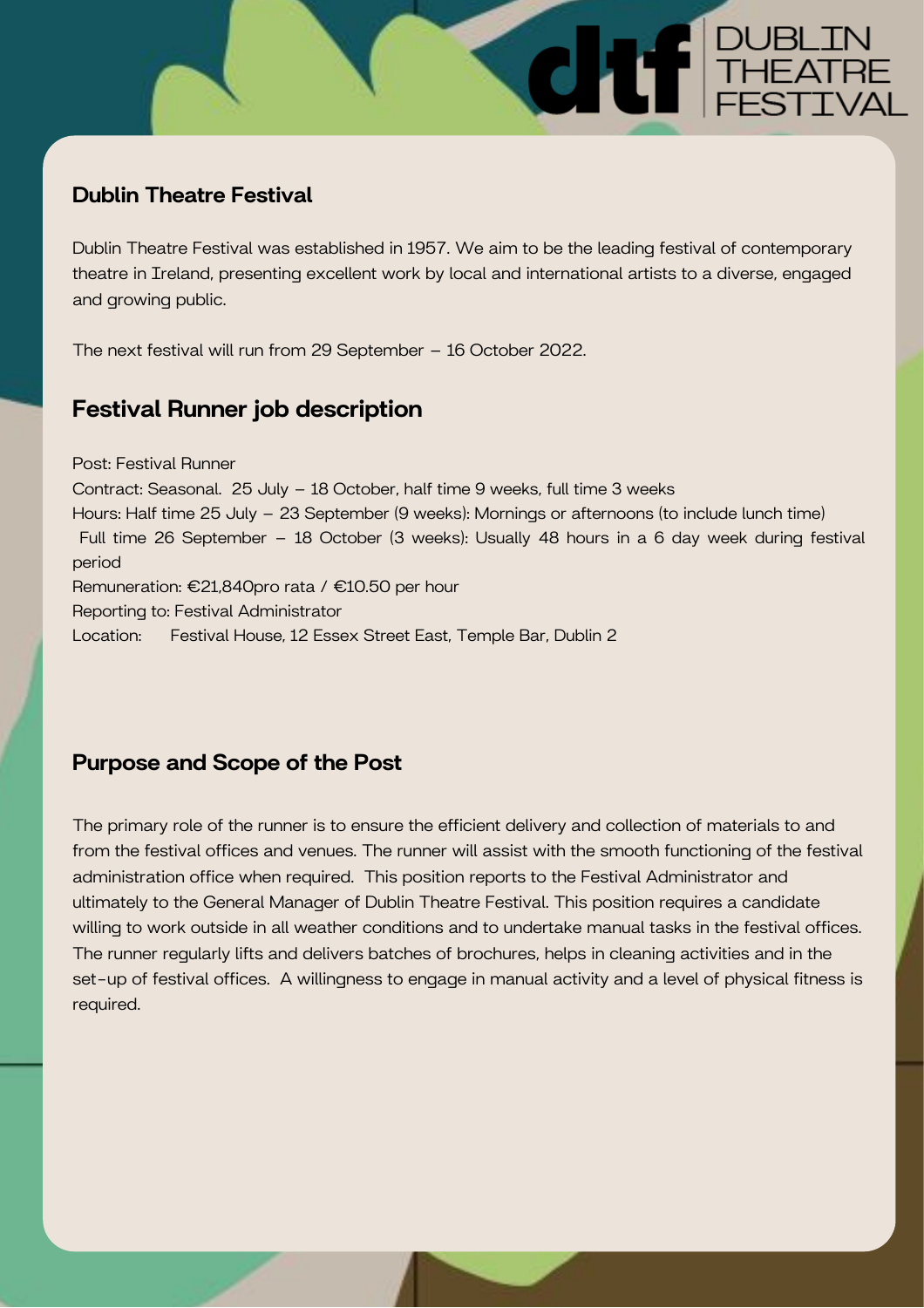## Duties and Responsibilities

**Deliveries** 

- Delivering all materials to venues in the city centre and wider suburban area **Office**
- General administrative and marketing support to the Operations and Marketing teams

**CHILE PUBLIN** 

- Reception duties, including lunch time cover
- Assist with information requests
- Office set-up, furniture moving and occasional office cleaning

Front of House

- Assisting at venues during the festival including box office and usher roles
- Assisting at events before and during the festival

#### **General**

- Awareness of health and safety issues within the work environment
- Work as part of the festival team
- Awareness of security issues in the building
- Other duties as required by festival management

### Person Specification

Essential skills and experience:

- Own bicycle, lock and helmet
- Knowledge of Dublin streets and areas
- Microsoft Word and Excel skills

Desirable:

- Interest in the arts
- Full driving licence

#### Skills and personal qualities

The key qualities sought are:

• Flexibility in relation to tasks and willingness to switch between delivery, administrative and other duties according to the needs of the Festival

- Ability to work in a constantly busy work environment with a high level of time and stress management
- Attention to detail
- Resourcefulness
- Aptitude for working quickly and efficiently
- Ability to manage several tasks simultaneously
- Team player
- Flexibility regarding work schedule
- Physical fitness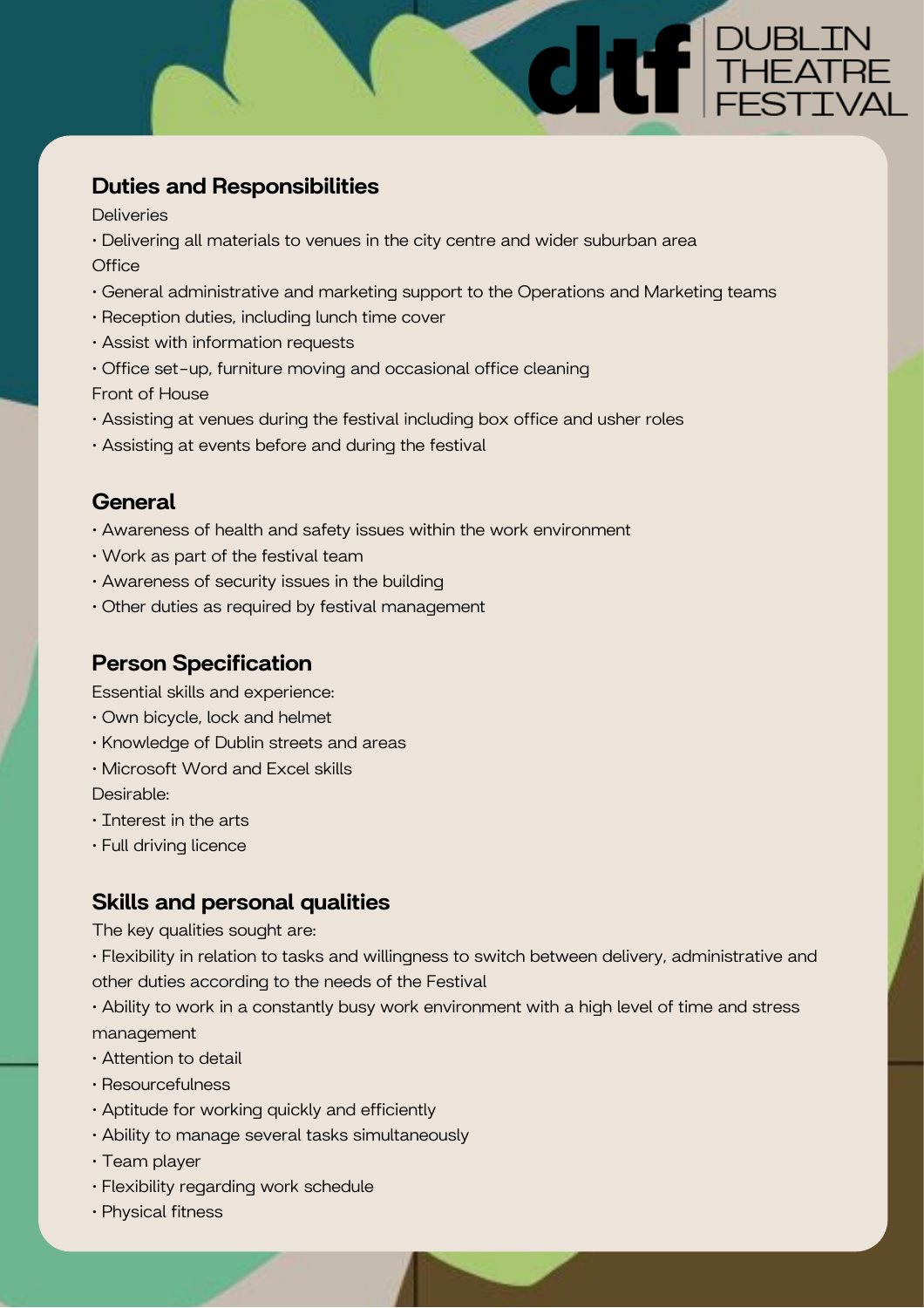# Type of Contract

Seasonal and temporary. 25 July – 18 October, half time for 9 weeks then full time for 3.5 weeks Mornings 10am – 1.30pm Monday 25 July – Friday 23 September (9 weeks) Full time 10am – 6pm or 1pm to 9pm, Monday 26 September – Tuesday October 18 (3.5 weeks)

**CHE THEATRE** 

Usual office hours 10am – 6pm, Monday – Friday. 48 hours in a 6 day week during the 3 week festival period

## Probation

A probation period of three weeks will apply from the start of the contract.

### Holidays

Statutory holiday entitlements apply. Requests for leave will be considered, taking into account the busy nature of the festival period. Leave must be scheduled and approved by your line manager prior to commencing your contract (max 3 days during the contract). Unused holiday entitlement will be paid at the end of contract in accordance with current employment legislation.

#### **Remuneration**

€21,840pro rata / €10.50 per hour, calculated weekly & paid monthly. Complimentary tickets to Festival shows are available to all seasonal staff.

## Application Process

Applicants are invited to submit:

- A detailed Curriculum Vitae outlining all relevant experience
- A letter of application indicating why you are interested in the role
- Contact details for two professional referees

#### **Submissions**

Applications will be accepted by email only and should be submitted to recruitment@dublintheatrefestival.ie

### Closing Date

The closing date for receipt of all applications is noon on Tuesday 28 June